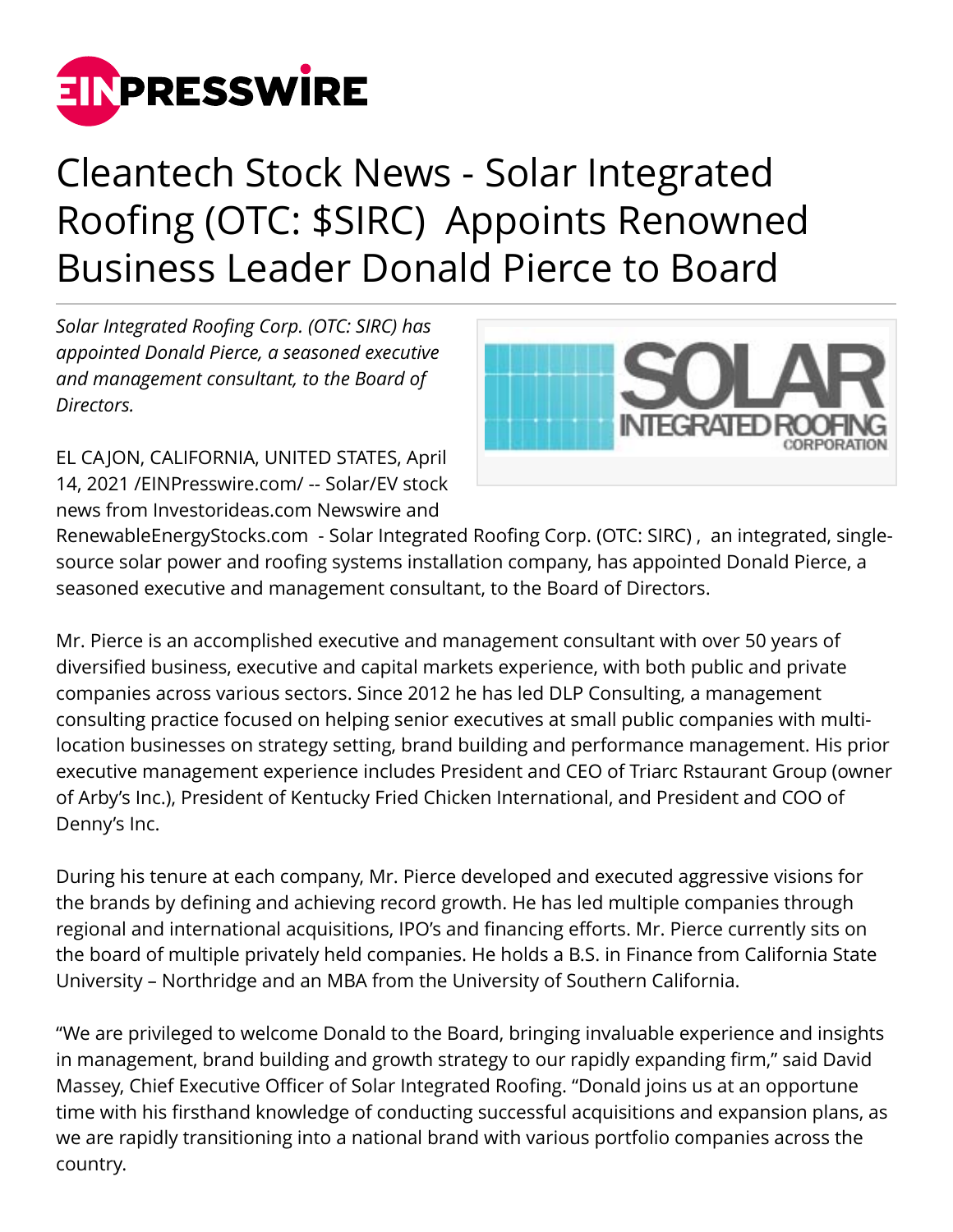"A major focus of our transition will be on making highly accretive acquisitions of existing solar, roofing and complementary brands that provide strategic value and consumer benefits, with our company serving as a cohesive, nationwide platform company for roofing and solar installers. Donald will help us expand the breadth and depth of our reach as a Company, positioning us to continue to create sustainable, long-term value for our shareholders," concluded Massey.

## About Solar Integrated Roofing Corp.

Solar Integrated Roofing Corp. (OTC:SIRC), is an integrated, single-source solar power and roofing systems installation platform company specializing in commercial and residential properties throughout the United States. The Company's broad array of solutions include sales and installation of solar energy systems, battery backup and electric vehicle (EV) charging stations to roofing, HVAC and related electrical contracting work. For more information, please visit the Company's website at [www.solarintegratedroofing.com](http://www.solarintegratedroofing.com).

## Forward-Looking Statements

Any statements made in this press release which are not historical facts contain certain forwardlooking statements; as such term is defined in the Private Security Litigation Reform Act of 1995, concerning potential developments affecting the business, prospects, financial condition and other aspects of the company to which this release pertains. The actual results of the specific items described in this release, and the company's operations generally, may differ materially from what is projected in such forward-looking statements. Although such statements are based upon the best judgments of management of the company as of the date of this release, significant deviations in magnitude, timing and other factors may result from business risks and uncertainties including, without limitation, the company's dependence on third parties, general market and economic conditions, technical factors, the availability of outside capital, receipt of revenues and other factors, many of which are beyond the control of the company. The company disclaims any obligation to update the information contained in any forward-looking statement. This press release shall not be deemed a general solicitation.

Paid News -Disclaimer/Disclosure: Investorideas.com is a digital publisher of third party sourced news, articles and equity research as well as creates original content, including video, interviews and articles. Original content created by investorideas is protected by copyright laws other than syndication rights. Our site does not make recommendations for purchases or sale of stocks, services or products. Nothing on our sites should be construed as an offer or solicitation to buy or sell products or securities. All investment involves risk and possible loss of investment. This site is currently compensated for news publication and distribution, social media and marketing, content creation and more. Contact each company directly regarding content and press release questions. Disclosure is posted for each compensated news release, content published /created if required but otherwise the news was not compensated for and was published for the sole interest of our readers and followers. Disclosure : this news release featuring SIRC is a paid for news release on Investorideas.com More disclaimer info: